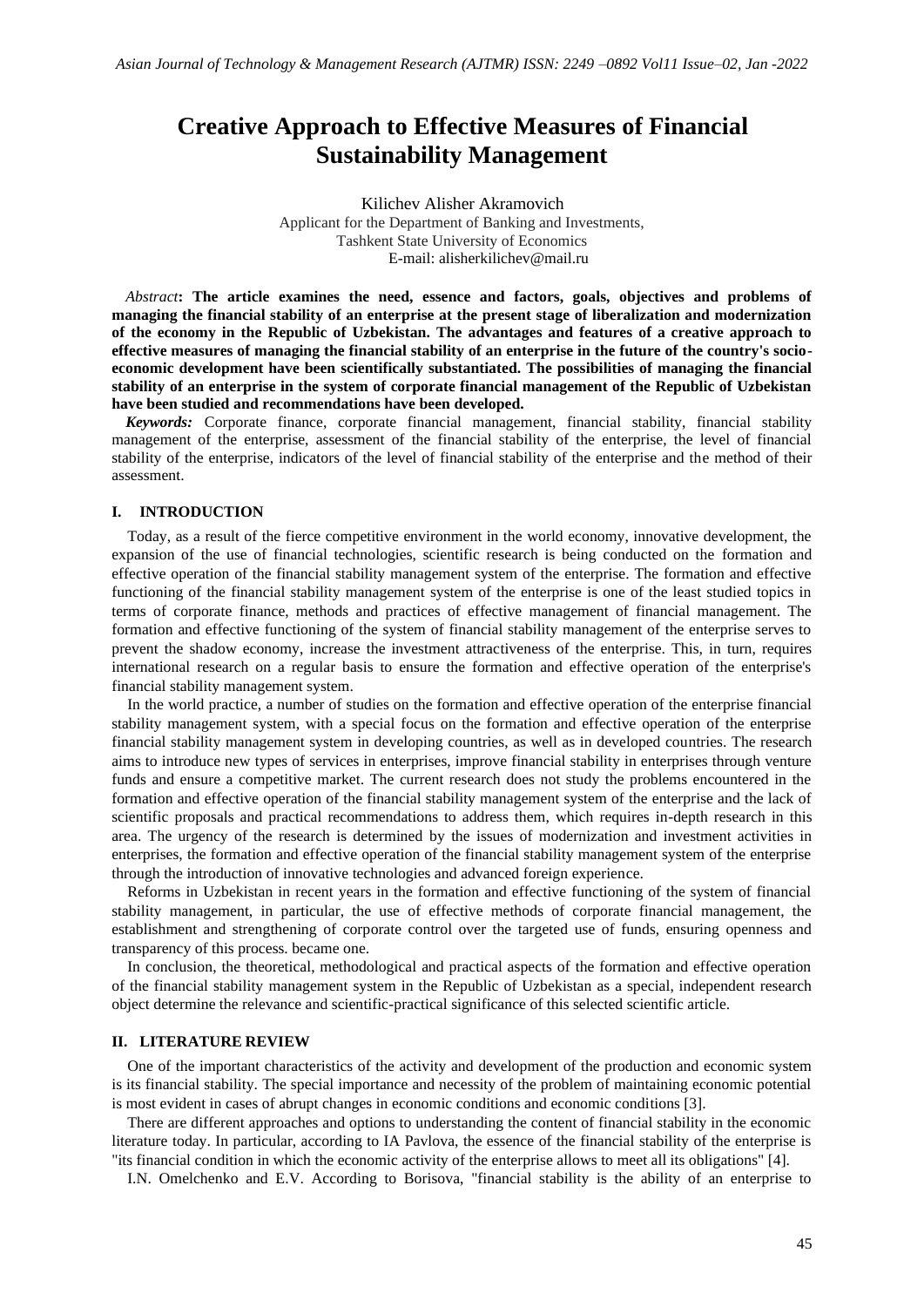maintain its financial stability in the face of constantly changing market conditions" [5].

L.T. Gilyarovskaya and A.A. According to Vekhoreva, "the concept of financial stability of the enterprise is such that in the process of distribution and use of available resources, not only solvency is ensured, but also development to achieve profit and capital growth" [6].

E.V. According to Isaeva, "the financial stability of the enterprise is the growth of the financial situation in a better state than before."

Problems of investment were investigated by local economists, it can be seen in the works of such scientists as S.S. Gulomov, T. Shodiev, A.N. Kravchenko, Yo.Abdullaev, R.H. Alimov, B.T.Salimov, N.M.Mahmudov, B.T.Baykhonov [13], Sh.I.Mustafakulov [14], Tursunov B. [11], Yuldashev N.[12].

According to O.R. Krivitskaya, "financial stability is the availability of a sufficient amount of profit, which is a guarantee of economic independence, which is important for the future development of the enterprise [8]".

The generalized analysis of the above considerations showed that there are three different approaches to understanding the essence of the concept of "financial stability".

The first approach interprets this concept in a narrow sense and interprets it as one of the indicators of the financial condition of the business entity.

Representatives of the second approach, in turn, focus on the need to assess the indicators of competitiveness and financial stability, which is a guarantee of effective implementation of the economic interests of the enterprise and its partners, expressed through the activity and reliability of the enterprise.

Finally, representatives of the third approach link the financial stability of the enterprise with the efficient formation, distribution and use of financial resources [9].

In our view, the financial stability of an enterprise is the ability of an entity to finance its activities on an expanded basis, to withstand the effects of an unstable external environment and to maintain its solvency even in adverse circumstances.

In a market economy, enterprises have great economic potential, but in the process they need government support. In the current situation, one of the important tasks of economics is to develop and theoretically substantiate the financial problems of enterprise development, including the improvement of the financial management system of enterprises.

Methods of economic analysis and financial control of enterprises on not only the system of economic activities, but also on various issues of activity, including the selection and scaling of organizational forms of enterprises, determining the characteristics of enterprise development in individual sectors, financial performance and financial condition of enterprises in a market economy on the basis of which requires the development of proposals on issues such as the management of economic and financial activities of enterprises. This is due to the fact that enterprises in the new economic conditions require a relatively new methodological approach, depending on the scale of production, the characteristics of economic independence.

#### **III. RESEARCH METHODOLOGY**

Reforms in Uzbekistan in recent years in the formation and effective functioning of the system of financial stability management, in particular, the use of effective methods of corporate financial management, the establishment and strengthening of corporate control over the targeted use of funds, ensuring openness and transparency of this process. became one.

Therefore, the purpose of the study of these issues is to develop scientific and practical recommendations aimed at highlighting current trends in the formation and effective operation of the financial stability management system of the enterprise. Special attention should be paid to the following:

-scientific substantiation of modern theoretical views on financial stability and a systematic approach to the management of financial stability of the enterprise;

- to describe the factors influencing the financial stability of the enterprise and the effectiveness of its management;

-study of the system of financial stability management of the enterprise on the basis of the theory of financial management;

- Carrying out a critical analysis of existing methods of assessing the financial stability of the enterprise;

- Development of a methodology for a comprehensive system for assessing the financial stability of the enterprise;

-formation of an effective system of financial stability management of the enterprise;

- Clarification of ways to assess the financial stability of the enterprise and the use of positive recommendations of modern approaches to effective management;

- Improving the level of financial stability of the enterprise and the methodology for assessing its performance;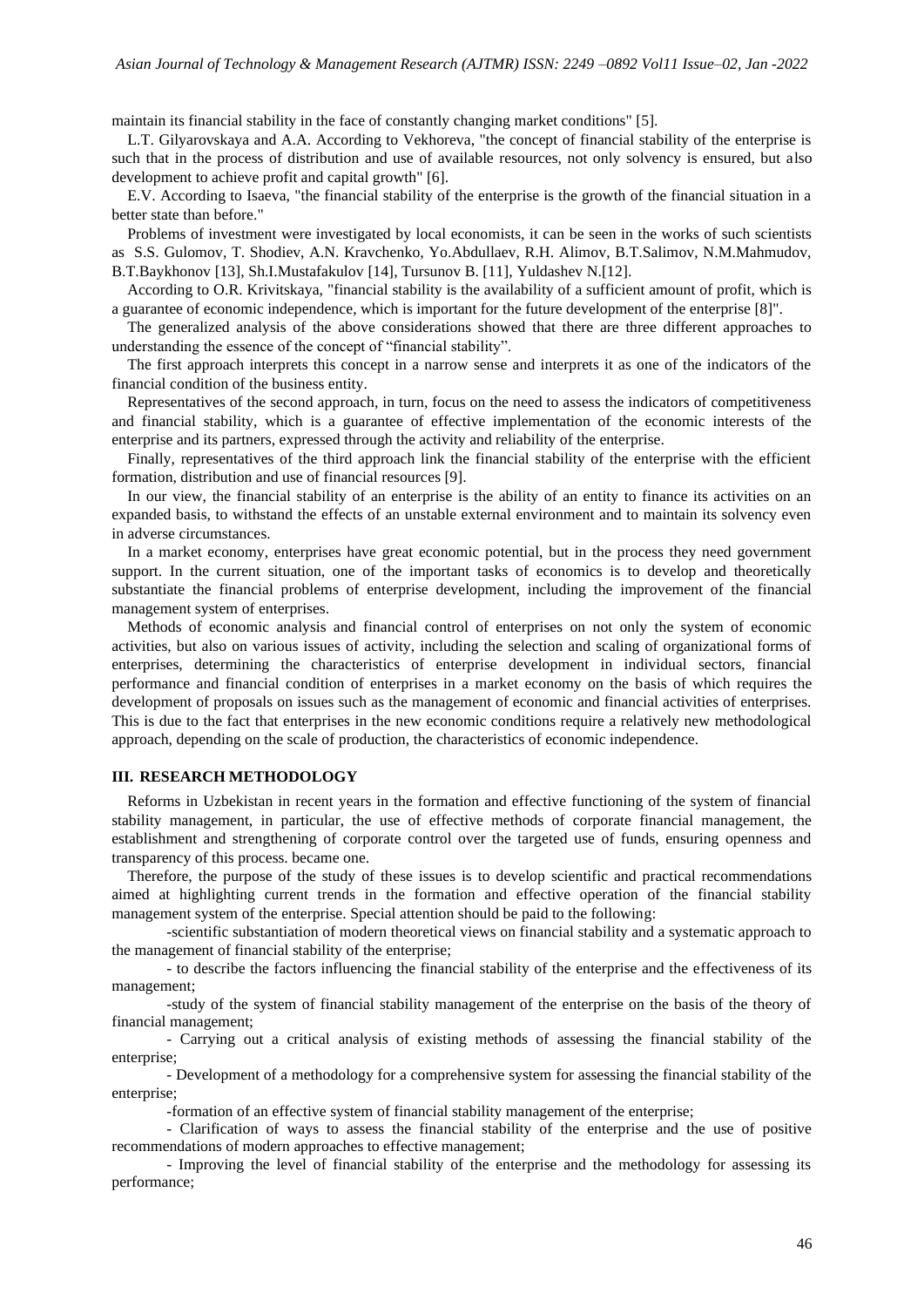- Development of a set of recommendations aimed at improving the financial stability of the enterprise.

### **IV. ANALYSIS AND RESULTS**

The creative approach to the management of financial stability of the enterprise is reflected in the systematic approach to the formation and effective functioning of the system of financial stability of the enterprise, taking into account the current challenges of socio-economic development in the new financial policy in the context of modernization and liberalization of the economy. The study focuses on improving the mechanism of coordination of key life factors such as "financial stability of the enterprise", "factors and means of ensuring financial stability in effective areas of corporate financial management", "economic openness and business environment". development lies.

The tasks of a creative approach to the management of financial stability of the enterprise are:

- On the basis of a systematic approach, a new interpretation of the concepts of "financial stability of the enterprise", "factors and means of ensuring financial stability in effective areas of corporate financial management" will be developed and an improved terminology will be developed ;

- Scientific analysis of the factors determining the need for a new approach to the study of modern trends in the organization of corporate finance in the Republic of Uzbekistan and justification of measures for their effective management;

- Based on the analysis of the current methodology for determining the positive impact of financial stability on economic growth, an assessment methodology will be developed to determine the effective use of opportunities determined by factors such as the effectiveness of corporate financial services;

- Methodological recommendations for the formation and effective operation of the enterprise's financial stability management system through individual assessment of the financial condition of enterprises, taxes, budget, economic growth, modernization and diversification, business environment, openness of the economy with individual coefficients and systematic study of factors ;

- Development of a methodology for assessing the prospects for the development of corporate finance and the effectiveness of corporate financial management, allowing to identify current trends and priorities for the formation and effective operation of the financial stability management system of the enterprise, based on the state budget and tax, investment potential and innovative development laws;

- Prospects for the use of advanced foreign experience in the context of modern trends in the formation and effective operation of the financial stability management system of the enterprise in Uzbekistan;

- Improving the current trends in the formation and effective operation of the financial stability management system of the enterprise on the basis of a new conceptual scheme for the study of the interrelationship of various factors

First, it is advisable for enterprises to develop a mechanism for purchasing securities at a fraction of their own funds to increase the current level of liquidity. This will allow other enterprises and business entities to pay cash liabilities in terms of quick sale of securities and their conversion into cash.

Second, the level of investment in the activities of enterprises and their self-sufficiency is unstable, and to stabilize it, it is necessary to further improve the future investment policy of the enterprise.

Third, today it is necessary to increase the financing capacity of enterprises for expanded reproduction, that is, to expand production at the expense of profits, modernization and technical re-equipment of the enterprise.

Fourth, it is advisable for enterprises to use appropriate resources and external long-term and short-term funds to meet the needs of their own funds. This requires the development of a mechanism for timely repayment of loans. Fifth, the turnover ratio of enterprise stocks is high in the analyzed enterprises, and today enterprises are effectively managing their assets. However, here the risk of shortage of reserves increases. In this context, it is advisable to implement asset management in a combination of reserves.

Sixth, in order for enterprises to get rid of their liabilities, it is expedient for enterprises to implement an effective system of cash turnover. It is also advisable for enterprises to develop and implement a mechanism for the conversion of inventories and costs into finished products and the advance collection of sales and receivables.

## **V. CONCLUSION AND SUGGESTIONS**

- 1. Financial stability is an integral part of the overall sustainability of the enterprise, which is the availability of funds that allow the company to organize its activities over a period of time, the balance of financial flows.
- 2. Financial stability is one of the characteristics of the adequacy of the composition of sources of funding in the structure of assets. In contrast to the solvency of current assets and current liabilities